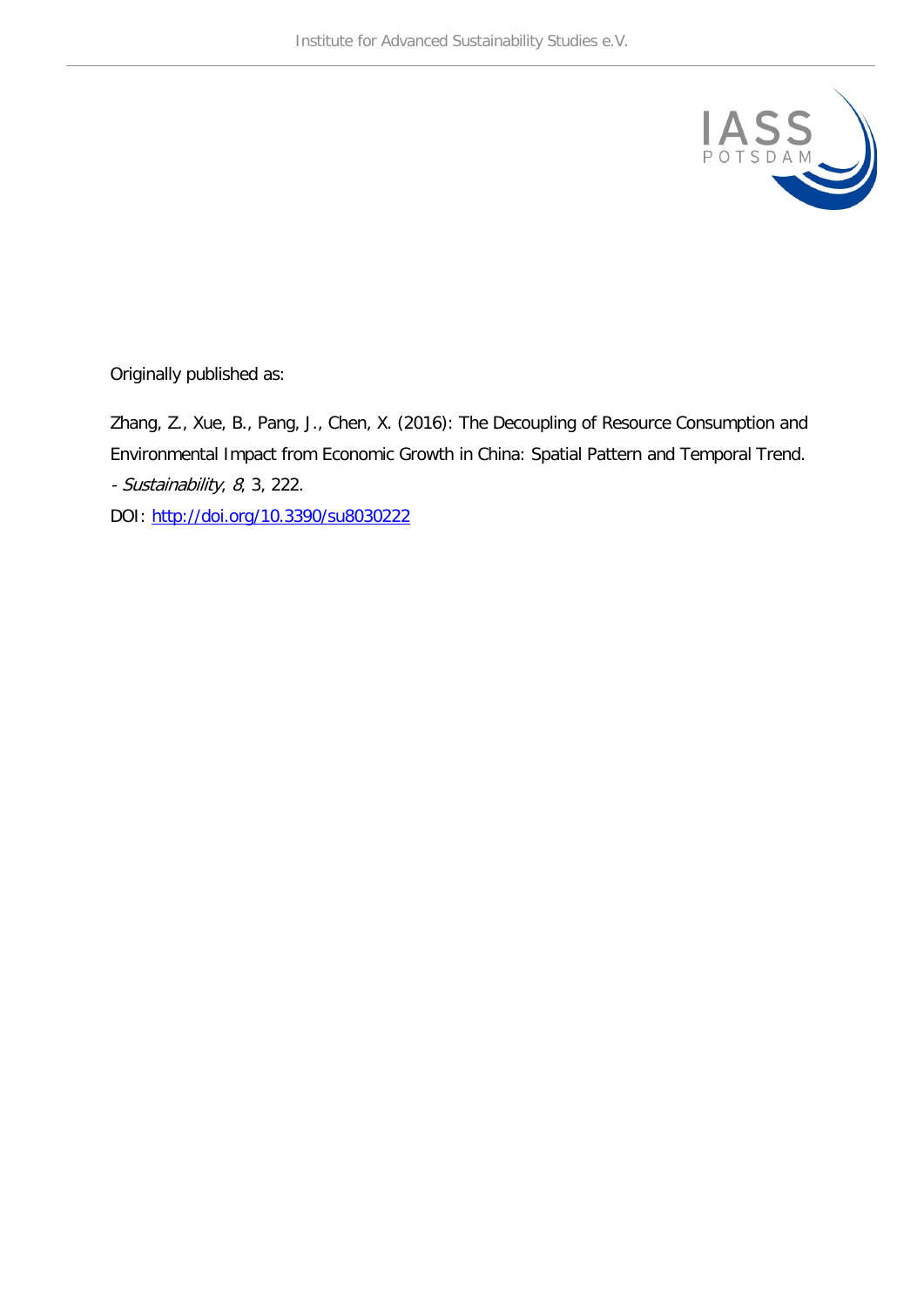

*Article*



# **The Decoupling of Resource Consumption and Environmental Impact from Economic Growth in China: Spatial Pattern and Temporal Trend**

**Zilong Zhang 1,2,\*, Bing Xue 3,4, Jiaxing Pang 1,2 and Xingpeng Chen 1,2**

- <sup>1</sup> Key Laboratory of Western China's Environmental Systems (Ministry of Education), College of Earth and Environmental Sciences, Lanzhou University, Lanzhou 730000, China; pangjiaxing414@163.com (J.P.); chenxp@lzu.edu.cn (X.C.)
- <sup>2</sup> Institute for Circular Economy in Western China, Lanzhou University, Lanzhou 730000, China
- <sup>3</sup> Key Lab of Pollution Ecology and Environmental Engineering, Institute of Applied Ecology, Chinese Academy of Sciences, Shenyang 110016, China; xuebing@iae.ac.cn
- 4 Institute for Advanced Sustainability Studies (IASS), Potsdam 14467, Germany
- **\*** Correspondence: zhangzl@lzu.edu.cn; Tel.: +86-931-891-2404

Academic Editor: Vincenzo Torretta

Received: 26 November 2015; Accepted: 24 February 2016; Published: 29 February 2016

**Abstract:** Unprecedented economic achievement in China has occurred along with rising resource consumption and waste productions levels. The goal of sustainability requires the decoupling of economic growth from resource consumption (resource decoupling) and environmental degradation (impact decoupling). For this paper, the performances of resource decoupling (energy and water) and impact decoupling (wastewater,  $SO_2$  and  $CO_2$ ) in China were evaluated, and the spatial pattern and temporal trend of decoupling performance were investigated by using the rescaled range analysis (R/S). The results indicate the following. (1) The performance of resource decoupling during the investigated period is worse than that of traditional impact  $(SO<sub>2</sub>$  and wastewater) decoupling, but better than that of the  $CO<sub>2</sub>$  emission. Additionally, the decoupling performances of energy consumption and related pollutant emission (except  $CO<sub>2</sub>$ ) are better than that of water usage and wastewater discharge; (2) The decoupling performance of energy consumption,  $SO_2$  and  $CO_2$ , has substantially improved from the 10th Five-Year Planning Period (FYP) (2001–2005) to the 11th FYP (2006–2010), which indicates that the decoupling performance is highly related the environmental policy; (3) The spatial disparities of the performance of resource and impact decoupling are declining, which indicates the existence of cross-province convergence in decoupling performance; (4) The decoupling performance of  $SO<sub>2</sub>$  and water usage in most of regions shows an improving trend. Inversely, the decoupling performance of energy consumption,  $CO<sub>2</sub>$  emission, and wastewater discharge in most regions show a decreasing trend; (5) China needs more stringent water-saving targets and wastewater discharge standards; better policy efforts to improve the water recycling level both in agricultural, industrial and municipal level are required to prevent the decreasing trend of the decoupling performance.

**Keywords:** decoupling; environmental pressure; economic growth; spatial pattern; temporal trend

## **1. Introduction**

The increasing environmental pressures, damage, and resource depletion calls for urgent policy initiatives to decouple economic growth rates from the rates of resources consumption (resource decoupling) and environmental degradation (impact decoupling) and to achieve the goal of sustainable development [\[1\]](#page-11-0). As the second largest economy, China's spectacular economic growth has occurred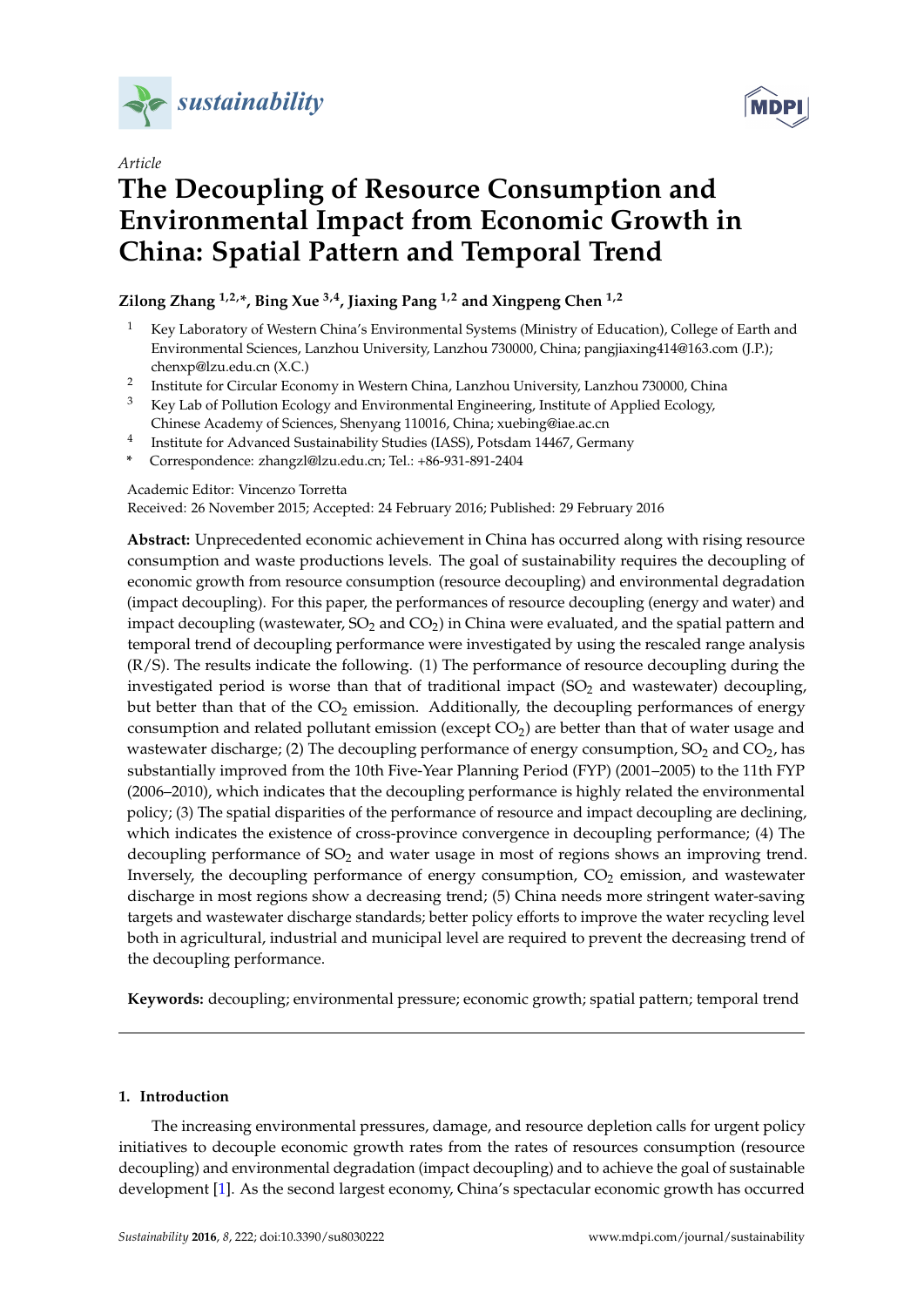along with the rising resource use and pollution emission level historically. For example, GDP in China has increased more than twenty-fold since 1978; meanwhile, the final energy consumption has increased more than six times, the volume of wastewater discharge increased more than two times, and  $SO_2$  emission increased almost two times, compared with the level of 1985. China has now become the largest energy consumer [\[2\]](#page-11-1), the biggest energy-related CO<sub>2</sub> emitter [\[3\]](#page-11-2), the largest solid waste generator  $[4]$ , and the largest single contributor to global  $SO_2$  emission  $[5]$  in the world. The unprecedented change that happened in China provides a unique opportunity to uncover the relationship between economic growth and resource consumption and environmental pollution, and its spatial pattern and temporal trend, which is very important for achieving environmental sustainability both for China and the rest of the world [\[6](#page-11-5)[–8\]](#page-11-6).

Being one of the most widely cited measurements of the relationship between economic growth and environmental pressure, decoupling refers to the breaking of the links between environmental bad and economic goods [\[9\]](#page-11-7). Nowadays, decoupling economic growth from environment impacts has become one of the most important topics related to sustainable development and has been proposed as the core objective of environmental governance and resource strategy. Decoupling analysis aims to identify the link between economic growth and resource consumption and pollution emissions [\[10\]](#page-11-8). The environmental Kuznets curve (*EKC*) hypothesis and the *Factor 4* and *Factor 5* are the earliest studies of decoupling [\[11\]](#page-11-9). The *EKC* was proposed to elaborate the relationship between pollution and economic growth, which was based on general reasoning around relative or absolute delinking in income–environment dynamics relationships [\[12](#page-11-10)[,13\]](#page-11-11). The *Factor 4* and *Factor 5* set the absolute decoupling goals for resource consumption at the end of the 20th century [\[14\]](#page-11-12).

Nowadays, a large amount of research focuses on the decoupling of energy consumption [\[10,](#page-11-8)[15,](#page-11-13)[16\]](#page-11-14), water usage [\[17](#page-11-15)[,18\]](#page-11-16), CO<sub>2</sub> emission [\[19–](#page-11-17)[24\]](#page-11-18), and other pollutants production (such as  $SO_2$ , solid waste, wastewater, *etc.*) [\[4,](#page-11-3)[6,](#page-11-5)[10,](#page-11-8)[25](#page-11-19)[–27\]](#page-12-0). Two main kinds of decoupling are taken into account, which are defined as relative and absolute decoupling in present studies. Relative decoupling refers to a decrease of emissions intensity per unit of economic output. Absolute decoupling refers to an overall decrease of emissions as GDP increases [\[22\]](#page-11-20). Additionally, four main decoupling indicators have been developed. The first one is resource consumption intensity (e.g., energy/GDP ratio or energy/GDP per capital), which is the one of the most widely used macroeconomic indicators for estimating decoupling effects [\[16\]](#page-11-14); the second one is the decoupling factor introduced by the OECD [\[9\]](#page-11-7); the third one is elasticity measured by the ratio of change in the environment indicator to the percentage change in the economic indicator [\[28\]](#page-12-1); the last one is the aggregate resource or environmental efficiency [\[13,](#page-11-11)[29,](#page-12-2)[30\]](#page-12-3).

Many studies have utilized different decoupling indicators to estimate the decoupling effect at the level of a single country and of the group of countries, while a few have recently attempted a global decoupling estimate. However, as noted by OECD [\[9\]](#page-11-7), the isolated application of the decoupling indicator has the limitation because the decoupling concept does not capture the effects of environment externalities, and the decoupling indicators itself does not say anything about the real effort that certain countries need to make to achieve a particular target [\[23,](#page-11-21)[31\]](#page-12-4). Therefore, many scholars attempt to combine the decoupling index with other evaluation methods, including decomposition [\[23](#page-11-21)[,31](#page-12-4)[,32\]](#page-12-5) and econometrics [\[27,](#page-12-0)[33](#page-12-6)[–35\]](#page-12-7), to make the decoupling index more effective. However, few studies have focused on exploring the temporal trend of the decoupling degree that would contribute to a better understanding of the dynamics of decoupling performance. This might be due to the non-linear characteristic of decoupling degree dynamics in a long time series [\[11](#page-11-9)[,36\]](#page-12-8), which makes it impossible to simulate the trend of decoupling degree by using linear regression analysis. Moreover, most of the studies about China barely focus on the spatial pattern of decoupling performance in China, which is important for making differentiated and specific environmental policies that achieve the goal of environmental sustainability at the local level.

In this paper, the decoupling of resource consumption, wastes productions, and  $CO<sub>2</sub>$  emission from economic growth are first analyzed by using the decoupling indicator developed by Tapio (2005) [\[28\]](#page-12-1). The spatial pattern and temporal trend of the decoupling performance are then explored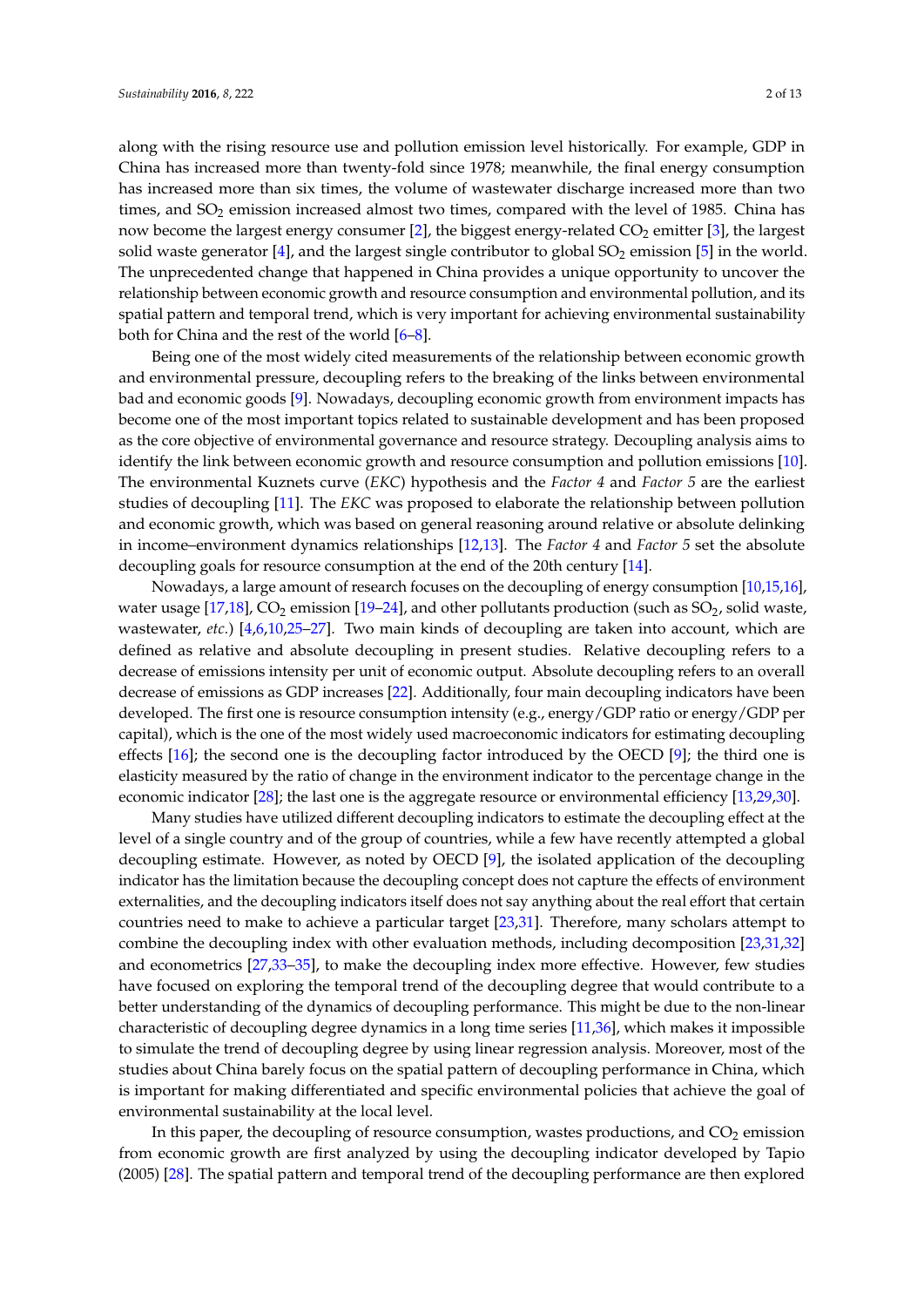based on the rescaled range analysis  $(R/S)$  method. Section [2](#page-3-0) in this paper presents the methodology applied in this research, and Section [3](#page-4-0) presents the results and a discussion, followed by Section [4,](#page-10-0) the conclusion and policy implications.

#### <span id="page-3-0"></span>**2. Methodology and Data**

#### *2.1. Decoupling Analysis*

Decoupling analysis aims to identify whether the link between environmental pressure and economic growth has broken. In this paper, GDP elasticity of environmental pressure [\[28\]](#page-12-1) is applied to evaluate the decoupling performance (Equation (1)).

GDP elasticity of 
$$
E = \% \Delta E / \% \Delta GDP
$$
 (1)

where *E* represents the variables of resource consumption and environmental pollution (includes final energy consumption, the volume of water usage,  $SO<sub>2</sub>$  and  $CO<sub>2</sub>$  emissions and wastewater discharge), *%*∆*E* is the percentage changes in certain variables, and *%*∆*GDP* is the percentage change in GDP. According to UNEP (2011), the decoupling includes resource decoupling (decoupling of economic growth rates from the rates of resource consumption) and impact decoupling (decoupling of growth rates from the rates of environmental degradation induced by pollutants productions and greenhouse emissions) [\[1\]](#page-11-0).

According to Tapio (2005), eight decoupling zones could be distinguished: (1) an expansive negative decoupling zone: ∆GDP > 0, ∆E > 0 and %∆E/%∆GDP > 1.2; (2) an expansive coupling zone:  $\Delta$ GDP > 0,  $\Delta$ E > 0 and 0.8 ≤ % $\Delta$ E/% $\Delta$ GDP < 1.2; (3) a weak decoupling zone:  $\Delta$ GDP > 0,  $\Delta$ E > 0 and 0 ď %∆E/%∆GDP < 0.8; (4) a strong decoupling zone: ∆GDP > 0, ∆E < 0 and %∆E/%∆GDP < 0; (5) a recessive decoupling zone, ∆GDP < 0, ∆E < 0 and %∆E/%∆GDP < 1.2; (6) a recessive decoupling zone: ∆*GDP* < 0, ∆*E* < 0 and 0.8 ď *%*∆*E/%*∆*GDP* < 1.2; (7) a weak negative decoupling zone: ∆*GDP* < 0, ∆*E* < 0 and 0 ď *%*∆*E/%*∆*GDP* < 1.2; and (8) a strong negative decoupling zone: ∆*GDP* < 0, ∆*E* > 0 and *%*∆*E/%*∆*GDP* < 0. Actually, the results of decoupling analysis belong to the first four zones.

#### *2.2. Hurst Exponent*

The temporal trend of any indicator not only refers to the changing trajectory of the indicator in the past, but also indicates a possible change in direction in the future, which is more important for the design of future policy [\[37\]](#page-12-9). However, due to the non-linear characteristic of the time series of the decoupling indicator, which makes it is unable to simulate future changes in decoupling performance with simply linear regression analysis [\[11](#page-11-9)[,36\]](#page-12-8), few studies have focused on the temporal trend of decoupling performance. The Hurst exponent (*H*), which was originally proposed by Hurst to analysis the time series flow data of the Nile river, with theoretical improvements made by Mandelbrot and Wallis [\[37\]](#page-12-9), is widely used to analyze the fractal behavior (or persistence) of a non-linear time series [\[38–](#page-12-10)[40\]](#page-12-11). Thus, for this paper, the Hurst exponent is applied to investigate the possible future trends of decoupling performance.

The value of *H* could be obtained by using the rescaled range statistic  $(R/S)$  analysis, which is a fractal theory for time series research and has been widely applied in geography, geology, climate change, economics, and other fields [\[37](#page-12-9)[,41–](#page-12-12)[43\]](#page-12-13). The first step for calculating the Hurst exponents is to calculate the GDP elasticity of each indicator year-by-year (Supplementary Materials Tables S1–S5). Secondly, we applied the R/S method to get the values of the Hurst exponent. Then, we combined the *H* value and linear regression equation (time *t* was set as the independent variable, and the environmental indicators were set as the dependent variable) to investigate the dynamic tread of corresponding indicators. The details of the Hurst exponent estimation can be found in the reference of another publication [\[44\]](#page-12-14).

The value of *H* ranges between 0 and 1. When the  $0.5 < H < 1$ , it means that the time series shows persistent or trend-reinforcing behavior (a positive correlation), which means that the future trend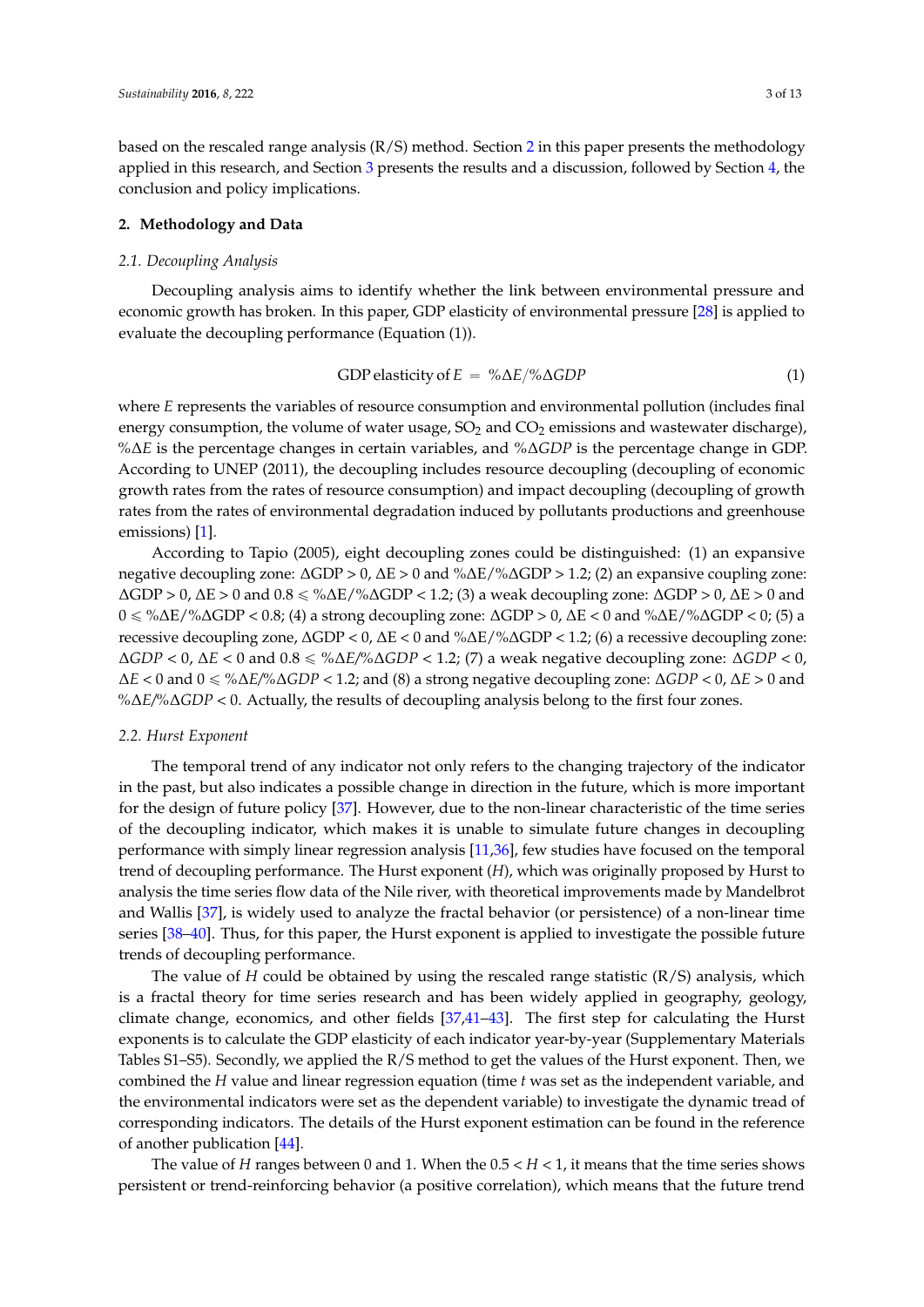of the time series will be consistent with the past, and the degree of persistent or trend-reinforcing depends on the extent of *H*'s closeness to 1 [\[45\]](#page-12-15). In our case, if the past decoupling degree has reduced (or increased), the degree in the future will also be reduced (or increased). If the value of *H* equals 0.5, this indicates that the time series is completely independent (there is no correlation between any element and a future element), and we cannot conclude whether the decoupling degree will reduce or increase. When the value of *H* ranges between 0 and 0.5, it indicates that the time series shows anti-persistent behavior (a negative correlation), which means the future trend of the time series will be the opposite of the past. Additionally, the degree of anti-persistence depends on the extent of *H*'s closeness to 0 [\[43,](#page-12-13)[46–](#page-12-16)[48\]](#page-12-17). In our case, if the past decoupling degree has a reductive (or increase) trend, the disparity of the future will assume the increase (or reductive) trend.

#### *2.3. Data Sources*

The research area is Mainland China, excluding the Hong Kong Special Administrative Region, the Macao Special Administrative Region, Taiwan Province, and the Tibet Autonomous Region. In this paper, we used the dataset of 30 provincial-level regions, including four centrally administered cities (Beijing, Tianjin, Shanghai and Chongqing), four autonomous regions (Inner Mongolia, Guangxi, Ningxia and Xinjiang), and 22 provinces. For this paper, final energy consumption and water usage were taken as the indicators of resource use, and  $SO<sub>2</sub>, CO<sub>2</sub>$  and waste water discharge were taken as the indicators of environmental pollution. Considering the accessibility of data, the research period for each indicator is different: final energy consumption (1997–2012), water consumption (2002–2012),  $SO_2$  emission (1999–2012),  $CO_2$  (1997–2010) and waste water discharge (1999–2012). The data of final energy consumption comes from the China Energy Statistical Yearbook (1998–2013), the data of water consumption and Gross Domestic Production (GDP) comes from China Statistical Yearbook (2003–2013), the data of  $SO_2$  emission and waste water discharge comes from the China Environmental Statistical Yearbook, and the data of  $CO<sub>2</sub>$  emission was abstracted from the reference of another publication [\[49\]](#page-12-18). The GDP data was measured as real GDP value in purchase power parity (at constant price in 1978) to eliminate the impact of price factors on the data.

#### <span id="page-4-0"></span>**3. Results and Discussion**

#### *3.1. Decoupling Performance*

To investigate the "resource decoupling" and "impact decoupling" and their time variation, the GDP elasticity of resources (energy and water) consumption and pollutions (waste water,  $SO_2$  and  $CO<sub>2</sub>$ ) production during the whole period (Figure [1\)](#page-5-0), as well as the 10th and 11th five-year planning (FYP) periods, 2001–2005 and 2006–2010, respectively (Figure [2\)](#page-6-0), were calculated.

In general, the decoupling performances of water and energy consumption are worse than that of waste productions, but better than that of greenhouse gas emissions (Figure [1\)](#page-5-0). In reference to the energy consumption, the decoupling performances of more than 85% of provinces in mainland China (26 provinces) presented weak decoupling during 1997–2012 (the GDP elasticity was between 0 and 0.8), and the four provinces of Qinghai, Ningxia and Xinjiang even presented expansive decoupling (the GDP elasticity was between 0.8 and 1.2) (Figure [1a](#page-5-0)). The decoupling performance of water usage is better than that of energy consumption. Specifically, the performances of the five provinces Hebei, Zhejiang, Shandong, Gansu and Ningxia presented strong decoupling (the GDP elasticity was below 0), and 25 provinces presented weak decoupling during 2002–2012, (Figure [1a](#page-5-0)). In the past 20 years, especially during the 11th FYP, the amount of energy consumption and water usage increased dramatically, with energy consumption increasing considerably faster than water use [\[50\]](#page-12-19). The higher rate of increase is the main reason for the worse decoupling performance of energy consumption compared to water usage. Another reason is the water-saving effects associated with the enforcement of energy-saving policies [\[50\]](#page-12-19), especially in the industrial sectors.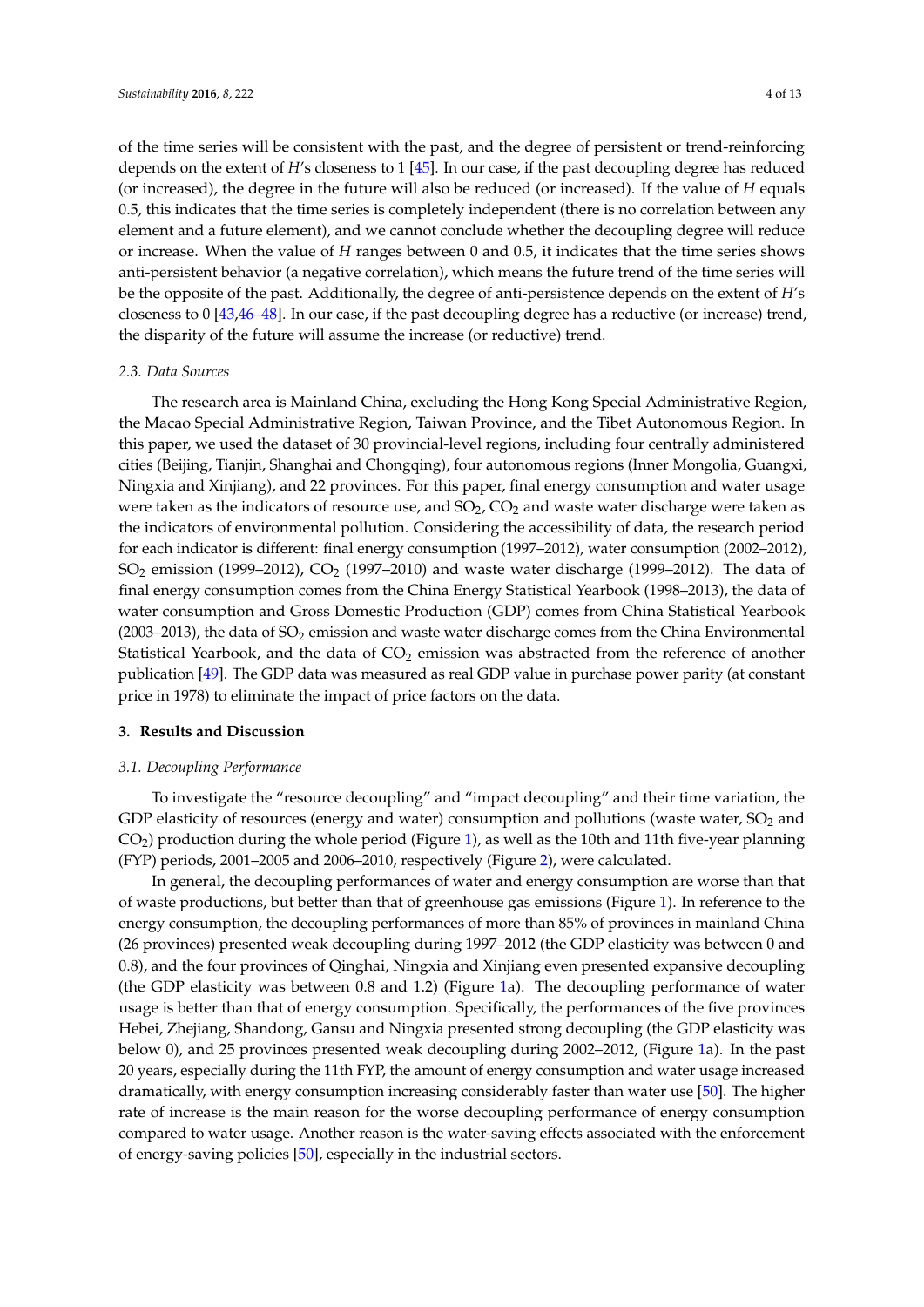<span id="page-5-0"></span>

(**b**) (1999–2012). (a) final energy consumption, water consumption and  $CO_2$  emission, (b)  $SO_2$  emission and wastewater discharge. (2002–2012), CO<sub>2</sub> emission (1997–2010), SO<sub>2</sub> emission (1999–2012) and waste water discharge **Figure 1.** The GDP elasticity of final energy consumption (1997–2012), water consumption

 $\mu$  Control Zone (TCZ) policy the scope of which includes the regions Beijing. Tianijn, Hebei, Shany **0.8** another nine provinces (30%) presented strong decoupling. Since 1998, China has implemented the **<sub>28</sub>** system. Specifically, the SO<sub>2</sub> emission in 21 provinces (70%) presented weak decoupling **2.4 Mongolia Gansu 0.4 Inner Mongolia Gansu 2.8** Prortheast and **p 3.2**  $\alpha$  saste water in most provinces, except Heile For the impact decoupling effects, the decoupling performance of  $SO_2$  was better than that of **Inner** nci iviongona, Liaoning, Jimi, Shandong, Ficha **Jiangsu Chongqing Jiangsu Chongqing** Shandong, presented strong decoupling, and another 10 provinces presented weak decoupling. As **Anhui Guangxi Anhui Guangxi Fujian J**enieu wean decoupil **Guanglois Fujian Fujian Fujian Fujian Fujian Fujian** which are located in the northeast and northwest of China (Figure [1b](#page-5-0)). The economic growth of these **-0.4 12.8** St provinces, except Heilongjiang, Liaoning, Jilin, Qinghai, Gansu and Xinj **Shanghai Sichuan** Inner Mongolia, Liaoning, Jilin, Shandong, Henan, Shaanxi, Gansu, Ningxia and Xinjiang, all of which Lillia, 22 provinces p provinces presented weak decoupling. For the CO<sub>2</sub> emission in China, 22 provinces presented weak energy system. Specifically, the SO<sub>2</sub> emission in 21 provinces (70%) presented weak decoupling, and **1.6** six provinces has been fueled by traditional heavy industries that mostly depend on a coal-based <sup>2</sup> **Inner**  $\left($   $\frac{1}{2}$   $\frac{1}{2}$   $\frac{1}{2}$   $\frac{1}{2}$   $\frac{1}{2}$   $\frac{1}{2}$   $\frac{1}{2}$   $\frac{1}{2}$   $\frac{1}{2}$   $\frac{1}{2}$   $\frac{1}{2}$   $\frac{1}{2}$   $\frac{1}{2}$   $\frac{1}{2}$   $\frac{1}{2}$   $\frac{1}{2}$   $\frac{1}{2}$   $\frac{1}{2}$   $\frac{1}{2}$   $\frac{1}{2}$   $\frac{1}{2}$   $\frac{1$ are affected by high SO<sub>2</sub> concentration and/or acid rain, to reduce the SO<sub>2</sub> emission and mitigate acid deposition problems. In the two control zones, only three provinces, namely, Beijing, Tianjin, and rator and the gr<sub>1</sub> control **Guangdong Fujian** the waste water in most provinces, except Heilongjiang, Liaoning, Jilin, Qinghai, Gansu and Xinjiang, **-0.4 Shanghai Sichuan** Two Control Zone (TCZ) policy, the scope of which includes the regions Beijing, Tianjin, Hebei, Shanxi,  $\sigma$ <sup>*Hungi*</sup> *Himself* for the wastewater discharge, only one province presented strong decoupling, while the rest of the 29

**Shandong Henan Hubei**

**Shandong Henan Hubei**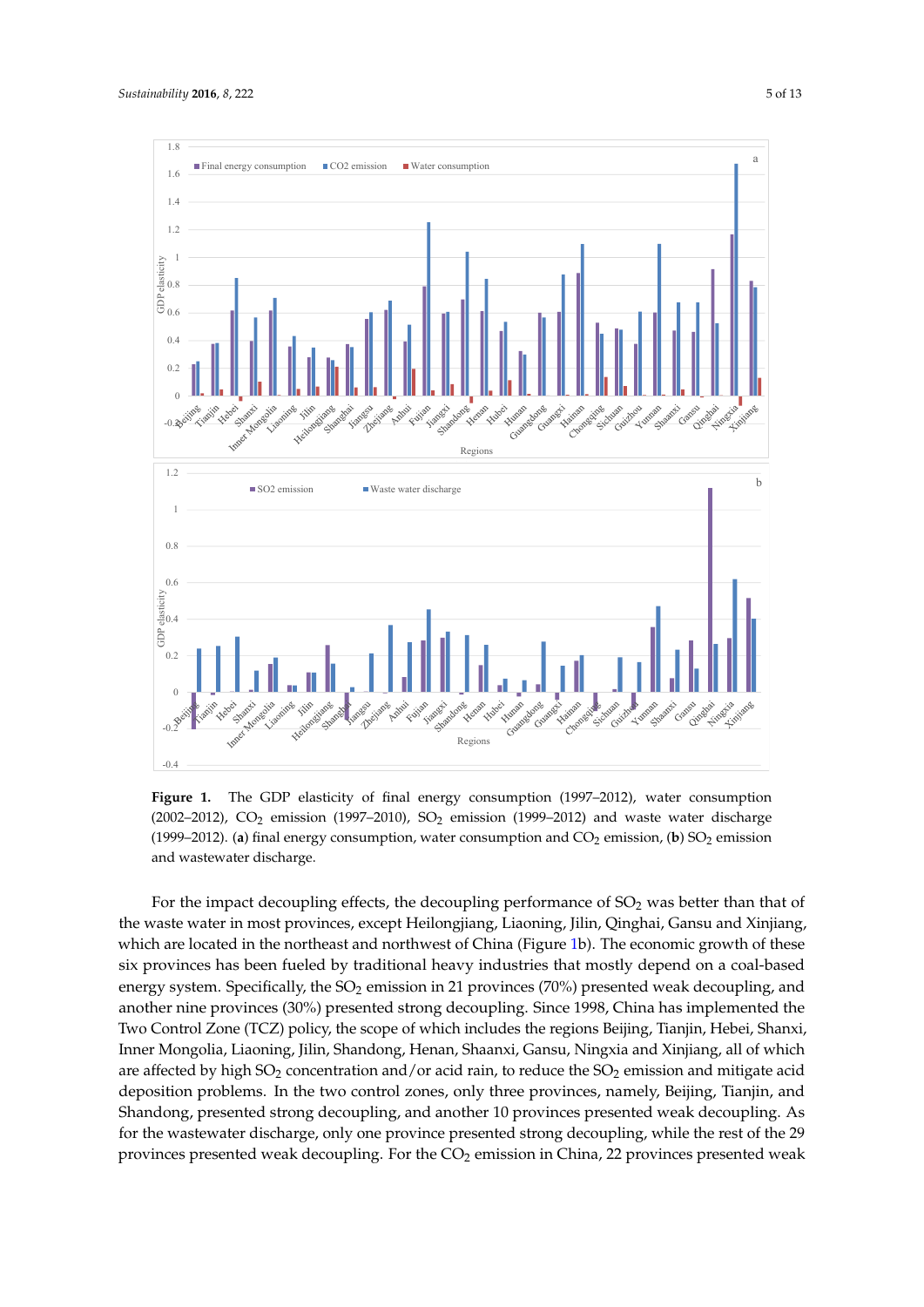<span id="page-6-0"></span>

decoupling, six provinces presented expansive decoupling, and two provinces presented expansive decoupling (Figure 1a). water consump[tio](#page-5-0)n, was temporal consumption and wastewater discharge. The wastewater discharge. The consumption and was temporal consumption and was temporal consumption and was temporal consumption

Figure 2. The decoupling performance of all 30 provinces in the 11th and 12th FYP periods. (a) final energy consumption; (b): water consumption; (c):  $CO_2$  emission; (d):  $SO_2$  emission; (e): wastewater discharge.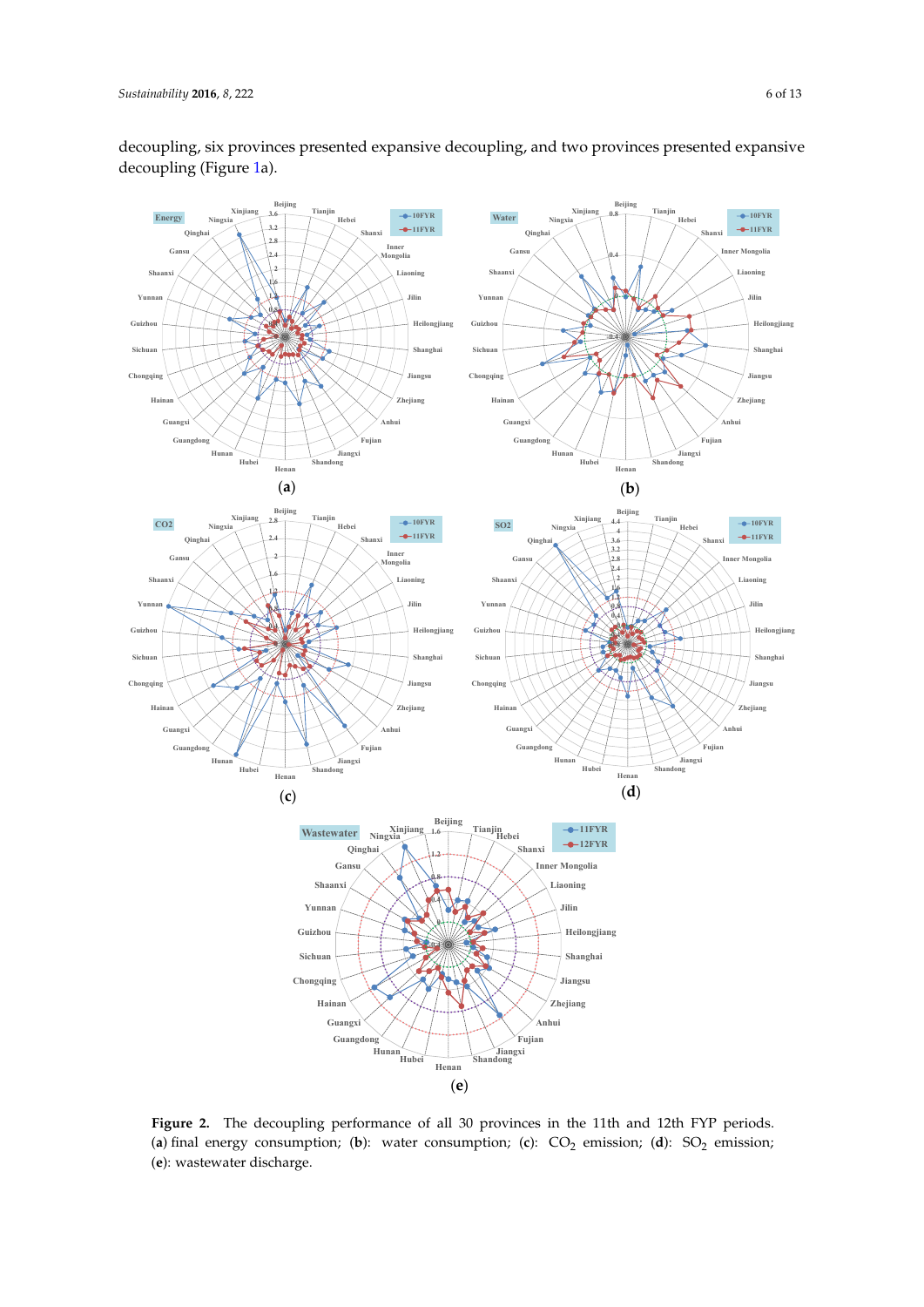Considering that most master plans of economic, social and environmental fields in China are five-year plans, new series of policies and programs are launched at the beginning of each FYP period and ending at the last year of each FYP period. Thus, the decoupling analysis for each FYP period, to some extent, can be used to evaluate the effects of resource and environmental policies and programs

implemented in the corresponding FYP period. As shown in Figure [2,](#page-6-0) the decoupling performance of energy consumption and  $SO<sub>2</sub>$  emission has improved substantially due to the implementation of the Energy Saving and Emission Reduction (*ESER*) policy, which aims to reduce the energy intensity and  $SO<sub>2</sub>$  emission by 20% and 10% in the 10th and 11th FYP periods, respectively. Specifically, for the final energy consumption, the decoupling performance of 28 provinces in the 11th FYP period was better than in the 10th FYP period. However, the performance of Chongqing and Anhui show the opposite. As for the  $SO<sub>2</sub>$ , the decoupling performance of all provinces in China in the 11th FYP period was better than the 10th period. In reference to the water consumption, the decoupling performance in each FYP period was better than that of the energy consumption. However, the performances of 15 provinces (50%) were worse in the 11th FYP period than in the 10th FYP period, and the other 50% of the provinces were better (14 provinces) or stable (Ningxia). In reference to the  $CO<sub>2</sub>$ , the decoupling performance has improved dramatically, which was indicated by the fact that the performances of 27 provinces were better in the 11th FYP period than in the 10th; only three provinces (Anhui, Chongqing and Ningxia) deviated from this. In order to reduce the  $CO<sub>2</sub>$  emission, the Chinese government introduced the  $CO<sub>2</sub>$  reduction target as the obligatory target of China's 11th FYP, which was to reduce the  $CO<sub>2</sub>$  per capital (intensity) by 20% in five years for the first time. Additionally, China has implemented a series of policies and programs to fulfill the national goal of  $CO<sub>2</sub>$  reduction and also improved the decoupling performance of  $CO<sub>2</sub>$  emission compared to the performance in the 10th FYP. As for the wastewater discharge, the decoupling performances of 21 provinces (70%) have improved. However, the extent of improvement was less than that of the  $SO_2$  and  $CO_2$  emissions. The performances of 9 other provinces became worse. Overall, the decoupling performance of energy consumption and related pollutants (including CO2) has improved from the 10th FYP to the 11th FYP due to the implementation of the *ESER* policy. However, the changes in decoupling performances of waste usage and related pollutant emission in most provinces (20) were in the same direction (six provinces became worse and other 14 provinces became better), which indicates that the pattern of water usage has a great impact on the wastewater discharge in China; thus, China needs comprehensive policy instruments to manage water resources and ensure the water quality at the same time.

From Figure [2,](#page-6-0) we can see regional disparities in the decoupling performance of each indicator. The disparities in the 10th FYP is greater than those of the 11th FYP, which is depicted by declining values of the standard deviation (Table [1\)](#page-7-0). These results also indicate the gradual convergence of Chinese provinces in terms of their decoupling performance.

<span id="page-7-0"></span>

| Regions               | Energy |  | Water |                                                             | CO <sub>2</sub> |  | SO <sub>2</sub> |  | Wastewater |       |
|-----------------------|--------|--|-------|-------------------------------------------------------------|-----------------|--|-----------------|--|------------|-------|
|                       |        |  |       | 11FYR 12FYR 11FYR 12FYR 11FYR 12FYR 11FYR 12FYR 11FYR 12FYR |                 |  |                 |  |            |       |
| Standard<br>deviation | 0.564  |  |       | 0.137 0.182 0.113 0.650 0.234 0.892 0.153 0.370             |                 |  |                 |  |            | 0.191 |

**Table 1.** Standard deviation of descriptive parameters of decoupling for China.

Above all, we found that the decoupling performance of waste production is greater than that of resource usage. The probable reasons for this are that: (1) The waste production could be effectively reduced by end-of-pipe treatment and other recycling means [\[11\]](#page-11-9); (2) the government and the public are more inclined toward waste production control due mainly to the direct relation between pollution and human health; (3) more stringent regulations and standards for emission reduction than those for resource saving in China. Moreover, it should be noted that the decoupling water usage is worse than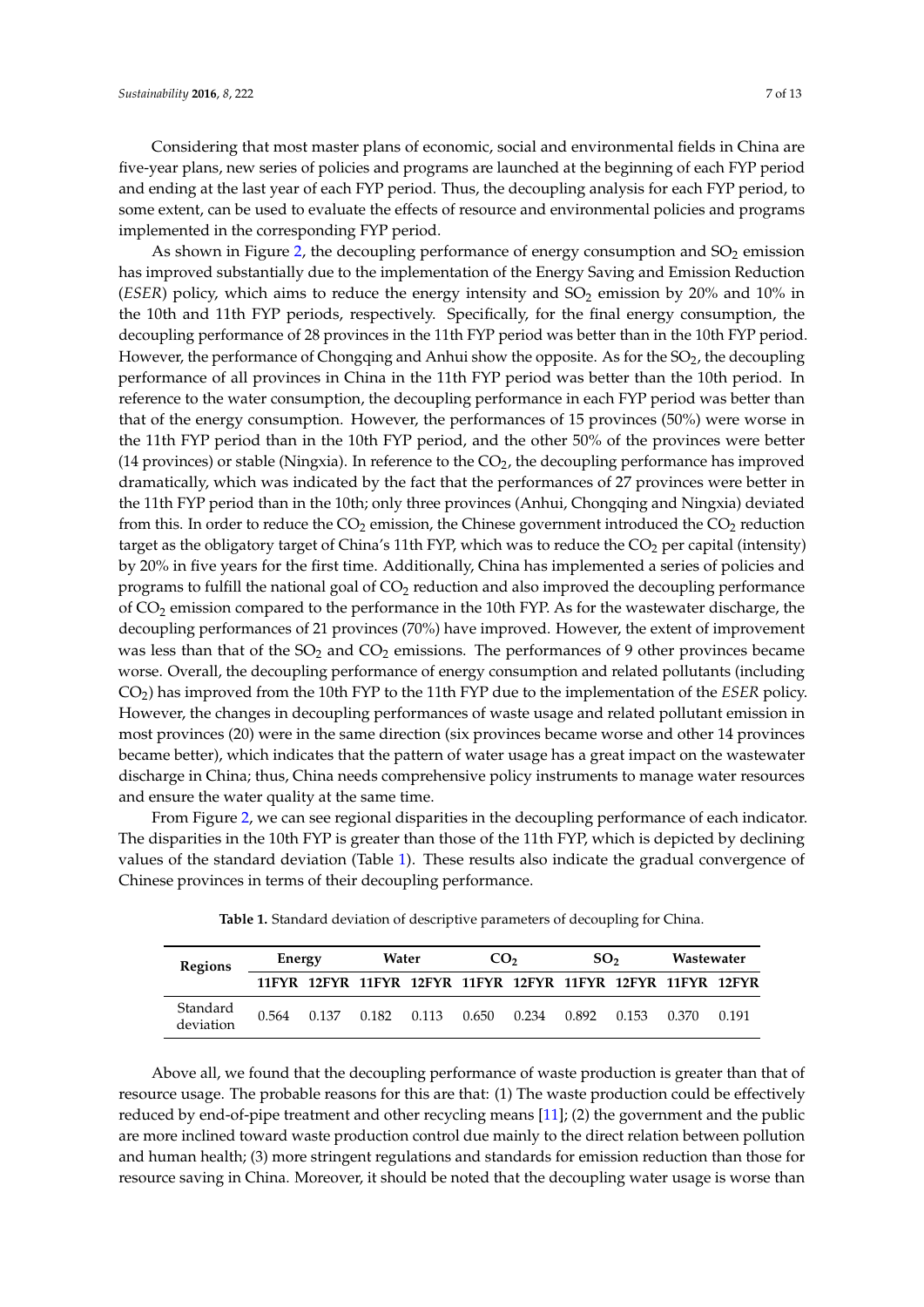that of energy, and the decoupling performance of wastewater discharge is worse than that of  $SO_2$ emission. In other words, the decoupling performance of water usage and related pollutant emission is worse than that of energy consumption and related pollutant emission. China is facing serious water shortage and water pollution problems, which calls for more stringent water saving targets and wastewater discharge standards; better policy efforts to improve the water recycling level both in agricultural, industrial and municipal level are required [\[51,](#page-12-20)[52\]](#page-13-0).

#### *3.2. Trend Analysis of Decoupling Performance*

The  $R/S$  requires that the time series data should be stationary at first order [\[53\]](#page-13-1). For this paper, the ADF unit root tests were conducted for the variables of all 30 provinces with regard to their stationary properties. The detailed results are shown in Supplementary Materials Table S6. The results indicate that the variables of all 30 provinces are static at the first order. Thus, the Hurst exponents of the variables of all 30 provinces can be obtained by conducting R/S (Table [2\)](#page-8-0).

<span id="page-8-0"></span>

| <b>Regions</b>    | Energy   |           | Water    |           | CO <sub>2</sub>  |       | SO <sub>2</sub> |           | Wastewater    |           |
|-------------------|----------|-----------|----------|-----------|------------------|-------|-----------------|-----------|---------------|-----------|
|                   | a        | $H_{\rm}$ | a        | $H_{\rm}$ | $\boldsymbol{a}$ | H     | a               | $H_{\rm}$ | $\mathfrak a$ | $H_{\rm}$ |
| <b>Beijing</b>    | 0.002    | 0.803     | 0.009    | 0.603     | $-0.029$         | 0.512 | $-0.058$        | 0.640     | 0.007         | 0.582     |
| Tianjin           | 0.028    | 0.691     | $-0.035$ | 0.691     | 0.005            | 0.480 | $-0.069$        | 0.506     | $-0.013$      | 0.558     |
| Hebei             | $-0.014$ | 0.797     | 0.023    | 0.529     | 0.028            | 0.780 | $-0.015$        | 0.690     | 0.032         | 0.608     |
| Shanxi            | 0.008    | 0.799     | 0.074    | 0.752     | $-0.011$         | 0.765 | $-0.022$        | 0.740     | 0.070         | 0.504     |
| Inner<br>Mongolia | $-0.021$ | 0.637     | 0.017    | 0.580     | 0.035            | 0.646 | $-0.087$        | 0.695     | 0.048         | 0.662     |
| Liaoning          | 0.022    | 0.432     | $-0.029$ | 0.761     | 0.077            | 0.547 | 0.000           | 0.618     | 0.051         | 0.608     |
| <b>Jilin</b>      | 0.057    | 0.725     | 0.102    | 0.940     | 0.107            | 0.698 | 0.019           | 0.624     | 0.034         | 0.422     |
| Heilongjiang      | 0.062    | 0.885     | 0.029    | 0.475     | 0.085            | 0.841 | $-0.052$        | 0.860     | 0.081         | 0.830     |
| Shanghai          | $-0.018$ | 0.775     | $-0.094$ | 0.636     | $-0.054$         | 0.598 | $-0.234$        | 0.812     | $-0.001$      | 0.622     |
| Jiangsu           | 0.019    | 0.871     | $-0.030$ | 0.600     | 0.050            | 0.782 | $-0.109$        | 0.728     | $-0.050$      | 0.500     |
| Zhejiang          | $-0.027$ | 0.804     | $-0.022$ | 0.575     | 0.016            | 0.847 | $-0.075$        | 0.970     | $-0.045$      | 0.590     |
| Anhui             | 0.019    | 0.913     | 0.002    | 0.604     | 0.031            | 0.578 | $-0.042$        | 0.931     | 0.063         | 0.556     |
| Fujian            | $-0.020$ | 0.826     | $-0.014$ | 0.569     | $-0.033$         | 0.703 | $-0.167$        | 0.837     | $-0.131$      | 0.605     |
| Jiangxi           | 0.012    | 0.716     | $-0.010$ | 0.543     | 0.041            | 0.879 | $-0.126$        | 0.816     | 0.038         | 0.599     |
| Shandong          | 0.003    | 0.840     | 0.054    | 0.571     | 0.003            | 0.951 | 0.017           | 0.637     | 0.049         | 0.787     |
| Henan             | $-0.025$ | 0.766     | 0.066    | 0.424     | 0.051            | 0.811 | $-0.109$        | 0.902     | 0.026         | 0.879     |
| Hubei             | 0.034    | 0.827     | 0.014    | 0.395     | 0.074            | 0.782 | $-0.053$        | 0.866     | 0.028         | 0.674     |
| Hunan             | 0.033    | 0.908     | $-0.025$ | 0.847     | 0.123            | 0.815 | $-0.077$        | 0.800     | 0.020         | 0.734     |
| Guangdong         | $-0.011$ | 0.941     | $-0.031$ | 0.714     | $-0.007$         | 0.804 | $-0.225$        | 0.861     | 0.001         | 0.473     |
| Guangxi           | 0.031    | 0.881     | $-0.001$ | 0.742     | 0.064            | 0.800 | $-0.287$        | 0.549     | $-0.097$      | 0.764     |
| Hainan            | $-0.006$ | 0.740     | $-0.015$ | 0.321     | $-0.260$         | 0.502 | 0.087           | 0.583     | $-0.045$      | 0.754     |
| Chongqing         | $-0.025$ | 0.721     | $-0.074$ | 0.900     | 0.004            | 0.829 | 0.015           | 0.866     | $-0.002$      | 0.607     |
| Sichuan           | 0.030    | 0.766     | 0.034    | 0.785     | 0.123            | 0.727 | $-0.244$        | 0.620     | $-0.133$      | 0.594     |
| Guizhou           | 0.006    | 0.547     | $-0.067$ | 0.758     | $-0.040$         | 0.687 | $-0.008$        | 0.890     | 0.139         | 0.753     |
| Yunnan            | 0.032    | 0.948     | 0.015    | 0.551     | 0.094            | 0.558 | $-0.037$        | 0.510     | 0.136         | 0.571     |
| Shaanxi           | 0.042    | 0.851     | 0.011    | 0.613     | 0.120            | 0.831 | $-0.037$        | 0.803     | 0.031         | 0.769     |
| Gansu             | $-0.004$ | 0.749     | $-0.005$ | 0.515     | 0.062            | 0.612 | $-0.107$        | 0.730     | 0.092         | 0.501     |
| Qinghai           | $-0.029$ | 0.448     | $-0.118$ | 0.564     | $-0.021$         | 0.459 | $-0.166$        | 0.904     | $-0.033$      | 0.759     |
| Ningxia           | 0.098    | 0.541     | 0.000    | 0.589     | $-0.087$         | 0.855 | $-0.015$        | 0.731     | $-0.199$      | 0.607     |
| Xinjiang          | 0.037    | 0.846     | 0.022    | 0.682     | 0.090            | 0.837 | 0.064           | 0.575     | 0.019         | 0.504     |

**Table 2.** Hurst exponent of time series of GDP elasticity of environmental pressures in China.

Notes: *a* is the estimated coefficient of linear regression equation of time-series data of GDP elasticity; *H* is the Hurst exponent.

In terms of energy consumption, the GDP elasticity of 11 provinces behaved in a linearly decreasing trend (the coefficient *a* of regression equation is below zero), which indicates that the decoupling performance of these provinces show an improving trend during 1997–2012. Inversely, the decoupling performance of the other 19 provinces show a decreasing trend in the past 25 years.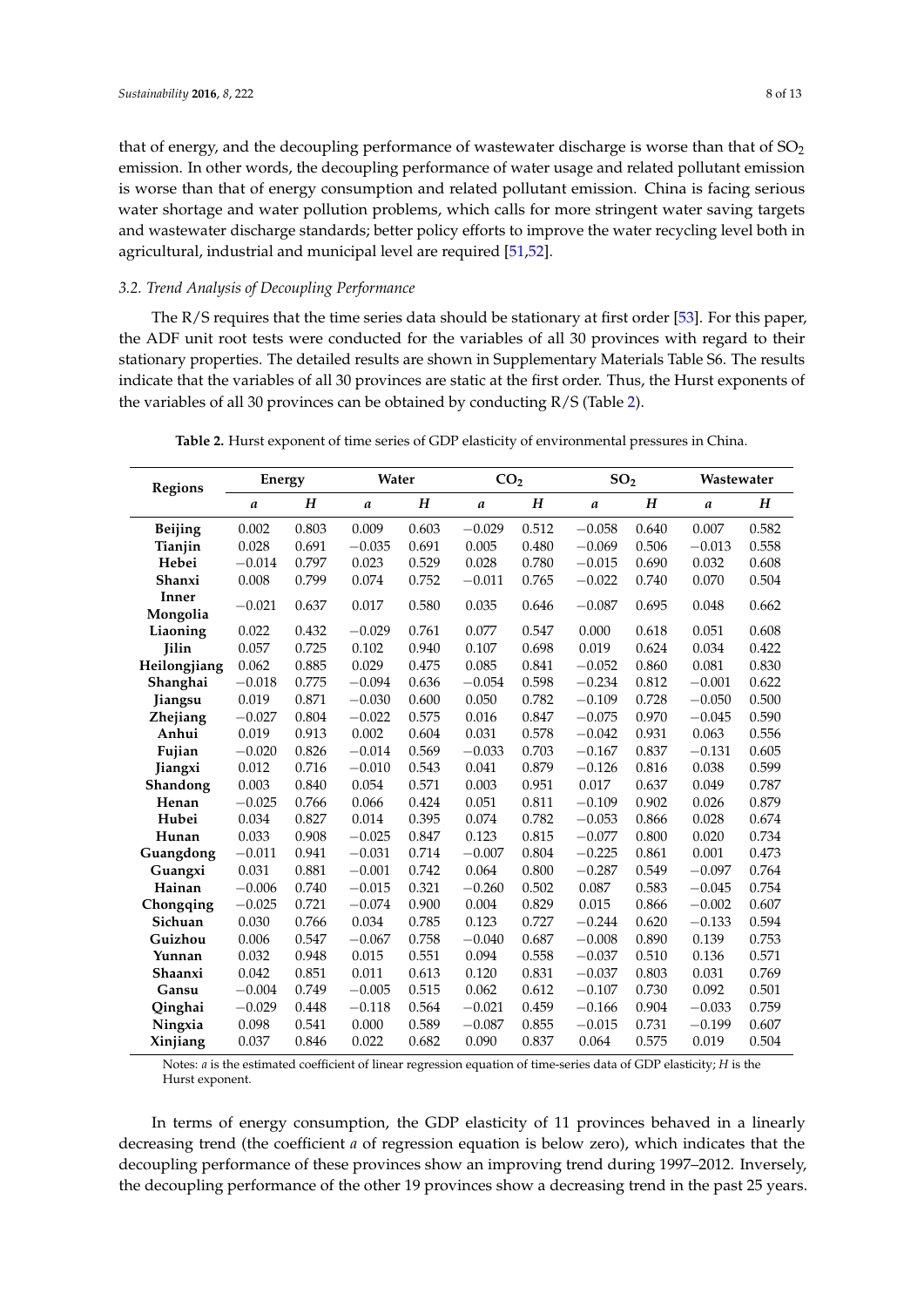Will these trends continue in the future? The results of *H* exponent evaluations will give us the answer. Among the 11 provinces, that the *H* of Qinghai is less than 0.5 indicates that the GDP elasticity time series of Qinghai shows an anti-persistent behavior (a negative correlation) and the decoupling performance will be worse in the future. The *H* of Inner Mongolia, Hainan, Chongqing and Gansu is greater than 0.5 but less than 0.75 (close to 0.5), which indicates that GDP elasticity time series in the 4 provinces shows a weak trend-reinforcing behavior (a positive correlation) and that the decoupling performance will improve in the future, but the speed (the value of coefficients are around 0.02) and extent of improvement will be small. The *H* of Hebei, Shanghai, Zhejiang, Fujian, Henan and Guangdong is greater than 0.5 and close to 1, which indicates that the GDP elasticity time series shows a strong trend-reinforcing behavior and that the decoupling performance will improve in the future at a very low speed. Among the 19 provinces, the *H* of Liaoning is less than 0.5, which indicates that the decoupling performance will improve in the future (anti-persistent time series); the *H* of Guizhou, Jiangxi, Tianjin, Jilin, Ningxia is greater than 0.5 but less than 0.75, which indicates that the decoupling performance will show a weak decreasing trend but that the speed is very slow; the *H* of the other 13 provinces is greater than 0.5 and close to 1, which indicates that the decoupling performance will show a strong decreasing trend but that the speed is very slow. In brief, as for the final energy consumption, the decoupling performance of energy consumption in 63% of the provinces in China show a decreasing trend and 37% of the provinces show an improving trend. The reason for this phenomenon is that China is still in the transforming phase from primary industrialization to modern industrialization; thus, the situation of fast economic growth triggered by vast volume energy consumption still exists at present and will last for years because of the effects of path dependence [\[36\]](#page-12-8).

For water consumption, in the past 11 years, the decoupling performances of 15 provinces show an improving trend, 14 provinces show a decreasing trend and one province (Ningxia) kept stable. Among the 15 provinces that show an improving trend, the *H* of Liaoning, Hunan, Chongqing, and Guizhou is greater than 0.5 and close to 1, which indicates that the decoupling performance shows a strong improving trend at a very low speed in the future; the *H* of the other 11 provinces is greater than but close to 0.5, which indicates that the decoupling performance of these provinces shows a weak improving trend. The GDP elasticity of Ningxia kept a stable status (the coefficient equals zero), and the *H* value is greater than 0.5, which indicates that the decoupling performance for Ningxia will keep stable in the future. Among the 14 provinces that show a decreasing trend, the *H* of Jilin, Shanxi and Sichuan is greater than 0.5 and close to 1, which indicates that the decoupling performance will show a strong decreasing trend; the *H* of Heilongjiang, Henan and Hubei is less than 0.5, which indicates that the decoupling performance will show an improving trend; the *H* of the other eight provinces is greater than but close to 0.5, which indicates that the decoupling performance for these provinces will show a weak decreasing trend. In a word, the decoupling performances in 11 provinces show a decreasing trend, 18 provinces show an improving trend, and one province keeps stable.

Similar to the above analysis, for the  $CO<sub>2</sub>$  emission, only three provinces' (Shanxi, Guangdong and Ningxia) decoupling performance show a strong improving trend but at a very low speed, and six provinces show a weak improving trend. Most of the provinces (21 provinces) show a decreasing trend (the trend of 13 other provinces is strong and that of the other 8 is weak). For the  $SO_2$  emission, most provinces' (80%) decoupling performances show an improving trend in which 13 provinces have strong trend-reinforcing behavior and 11 provinces have weak behavior. The decoupling performance of Liaoning will be stable. However, there are still five provinces (Jilin, Shandong, Hainan, Chongqing and Xinjiang) which show a decreasing trend but at a very low speed. In reference to the wastewater discharge, the decoupling performances in 12 provinces show an improving trend and 14 provinces show a decreasing trend (50%). For Jiangsu (*H* = 0.5), Xinjiang (*H*  $\approx$  0.5), Shanxi (*H*  $\approx$  0.5) and Gansu  $(H \approx 0.5)$ , the time series of GDP elasticity is completely independent, and we cannot conclude whether the decoupling performance for these four provinces will improve or decrease.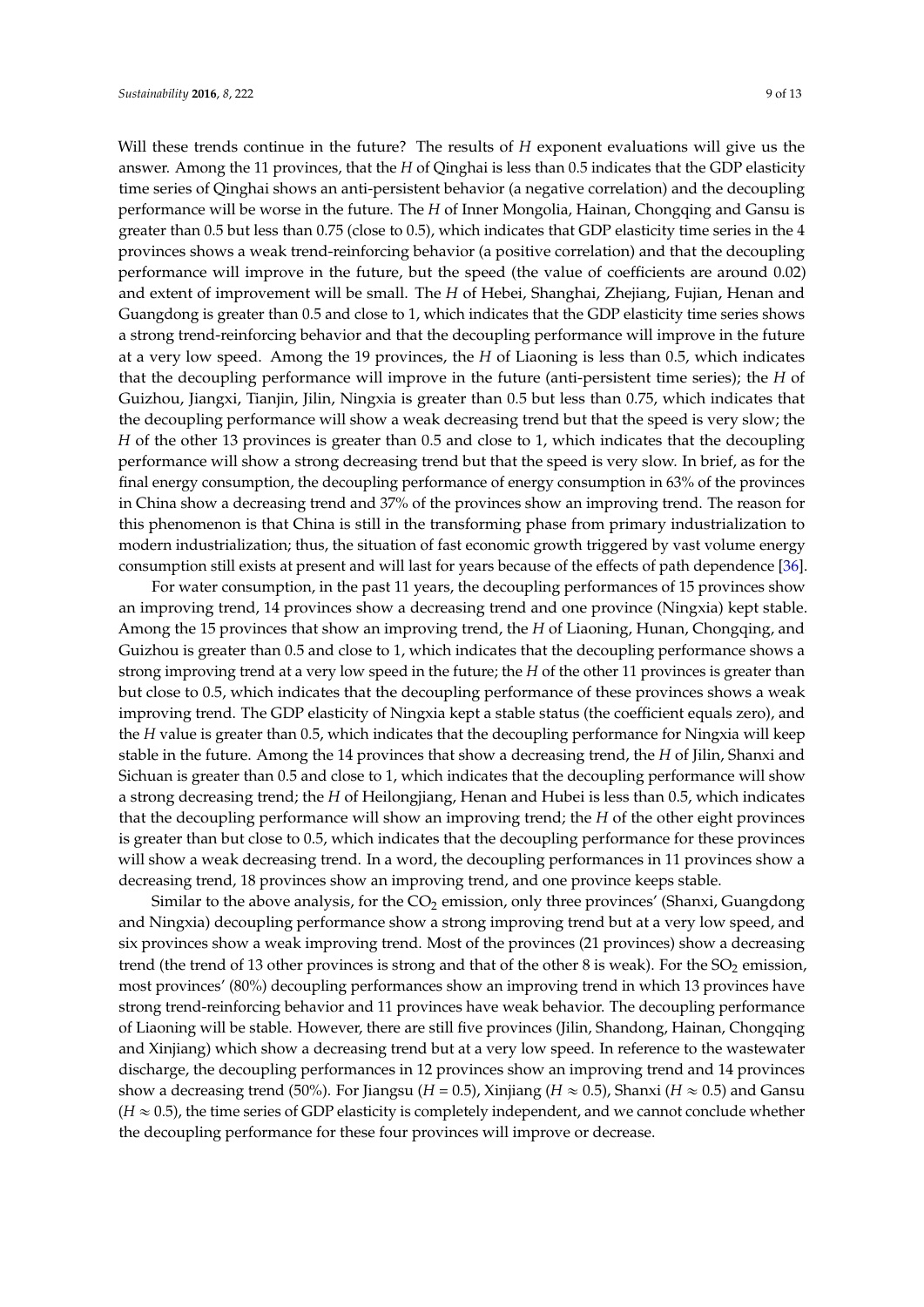### <span id="page-10-0"></span>**4. Conclusions**

During the past few decades, China paid heavy environmental prices and spent an excessive amount of resources, such as heavy air and water pollution, and unsustainable nature resources exposition, to become the world's second-largest economy. The goal of environmental sustainability requires that resource consumption and waste discharge should be decoupled from economic growth. For this paper, the decoupling performances of resource consumption (energy and water resource) and related waste discharge (wastewater,  $SO_2$  and  $CO_2$ ) in China were quantified, and the spatial pattern and temporal trend of decoupling performance were illustrated via the R/S method.

In general, the GDP-elasticity-based decoupling performance of energy consumption and water is worse than that of  $SO_2$  and wastewater, but better than that of greenhouse gas, and the performances illustrate a strong spatial variation, resulting from various reasons: (1) The waste production could be effectively reduced by end-of-pipe treatment and other recycling means; (2) the government and the public are more inclined toward waste production control mainly due to the direct relation between pollution and human health; and (3) more stringent regulations and standards for emission reduction than those for resource saving in China. The Energy Saving and Emission Reduction (*ESER*) policy shows great efforts on the decoupling performance of energy consumption and  $SO<sub>2</sub>$  emission, which has improved substantially; however, a valuable finding is that water usage pattern shows a great extent impact on wastewater discharge; therefore, China needs integrated policy tools to make overall improvements in water resource management.

The disparity of the temporal trend in decoupling performance among 30 regions and five indicators are both distinct. With regard to  $SO<sub>2</sub>$  and water usage, in most regions, the decoupling performance shows an improving trend; however, the decoupling performance for energy consumption, CO<sub>2</sub> emission, and wastewater discharge in major regions suggest a decreasing trend, which may lead to great environmental pressure and thus call for more stringent regulations and specific policies to prevent such a decreasing trend of decoupling performance.

Although overall future reforms were announced by China's new leaders, a radical reform on China's environmental governance system is strongly suggested. Laws and regulations related to environment need to be revised and strengthened with the clarified terms, an effective environmental protection authority should be created by integrating decentralized powers to allow a holistic approach to environmental issues, a systemic approach should be realized by combining top-down legally based obligatory policies with bottom-up grass-roots-based civil activities as the core approach against pollution; and market-oriented instruments such as eco-compensation should be applied to environmental issues to balance the regional disparity in sustainable economic development. Moreover, full information disclosure to the public along with a reliable, moderate, authoritative and orderly third-party supervision system are essential components to building effective environmental protection.

**Supplementary Materials:** The following are available online at www.mdpi.com/2071-1050/8/3/222/s1, Table S1: The GDP elasticity of final energy consumption in China during 1997–2012, Table S2: The GDP elasticity of water consumption in China during 2003–2012, Table S3: The GDP elasticity of CO2 emission in China during 1997–2010, Table S4: The GDP elasticity of SO2 emission in China during 1999–2012, Table S5: The GDP elasticity of waste water discharge in China during 1998–2012, Table S6: Results of unit root test for all variables of 30 provinces.

**Acknowledgments:** The authors would like to thank Zhu Liu for his helpful comments on this paper and acknowledge the financial support from the Natural Science Foundation of China (41301652, 41471116, 41471462, 41561110), the Specialized Research Fund for the Doctoral Program of Higher Education (20120211120026), the Fundamental Research Funds for the Central Universities (lzujbky-2015-147), the Doctoral Scientific Research Foundation of Liaoning Province (PN: 201501037), Sci & Tech Department of Jiangsu Prov. (BR2015013), and the International Exchange Fellowship Program of China Postdoctoral Council (20140050). Special thanks go to the Youth Innovation Promotion Association CAS (Xue Bing).

**Author Contributions:** Zilong Zhang and Xingpeng Chen conceived and designed the experiments; Jiaxing Pang analyzed the data; Zilong Zhang and Bing Xue wrote the paper.

**Conflicts of Interest:** The authors declare no conflict of interest.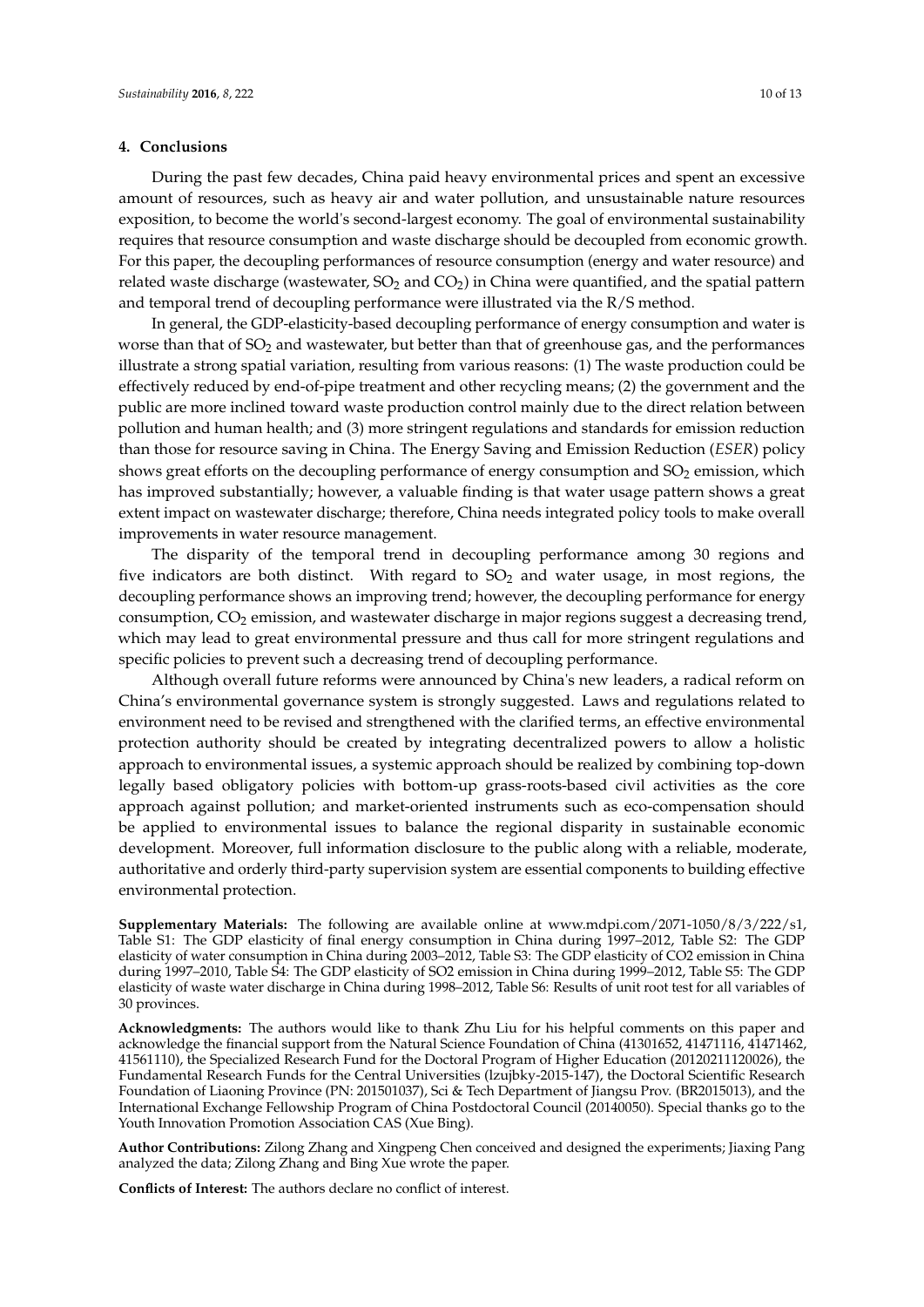## **References**

- <span id="page-11-0"></span>1. United Nations Environment Programme (UNEP). *Decoupling Natural Resource Use and Environmental Impacts from Economic Growth*; A Report of the Working Group on Decoupling to the International Resource Panel; Fischer-Kowalski, M., Swilling, M., von Weizsäcker, E.U., Ren, Y., Moriguchi, Y., Crane, W., Krausmann, F., Eisenmenger, N., Giljum, S., Hennicke, P., *et al*, Eds.; UNEP: Nairobi, Kenya, 2011.
- <span id="page-11-1"></span>2. Zhang, N.; Lior, N.; Jin, H.G. The energy situation and its sustainable development strategy in China. *Energy* **2011**, *36*, 3639–3649. [\[CrossRef\]](http://dx.doi.org/10.1016/j.energy.2011.01.035)
- <span id="page-11-2"></span>3. International Energy Agency (IEA). *World Energy Outlook 2009*; IEA: Paris, France, 2006.
- <span id="page-11-3"></span>4. Chen, X.P.; Pang, J.X.; Zhang, Z.L.; Li, H.J. Sustainability assessment of solid waste management in China: A decoupling and decomposition analysis. *Sustainability* **2014**, *6*, 9268–9281. [\[CrossRef\]](http://dx.doi.org/10.3390/su6129268)
- <span id="page-11-4"></span>5. Li, D.H.W.; Yang, L.; Lam, J.C. Zero energy buildings and sustainable development implications—A review. *Energy* **2013**, *54*, 1–10. [\[CrossRef\]](http://dx.doi.org/10.1016/j.energy.2013.01.070)
- <span id="page-11-5"></span>6. Liang, S.; Liu, Z.; Crawford-Brown, D.; Wang, Y.; Xu, M. Decoupling Analysis and Socioeconomic Drivers of Environmental Pressure in China. *Environ. Sci. Technol.* **2013**, *48*, 1103–1113. [\[CrossRef\]](http://dx.doi.org/10.1021/es4042429) [\[PubMed\]](http://www.ncbi.nlm.nih.gov/pubmed/24354299)
- 7. Liu, J.; Diamond, J. Science and government—Revolutionizing China's environmental protection. *Science* **2008**, *319*, 37–38. [\[CrossRef\]](http://dx.doi.org/10.1126/science.1150416) [\[PubMed\]](http://www.ncbi.nlm.nih.gov/pubmed/18174421)
- <span id="page-11-6"></span>8. Liu, J.G.; Diamond, J. China's environment in a globalizing world. *Nature* **2005**, *435*, 1179–1186. [\[CrossRef\]](http://dx.doi.org/10.1038/4351179a) [\[PubMed\]](http://www.ncbi.nlm.nih.gov/pubmed/15988514)
- <span id="page-11-7"></span>9. Organisation for Economic Co-operation and Development (OECD). *Indicators to Measure Decoupling of Environmental Pressure from Economic Growth*; OECD: Pairs, France, 2002.
- <span id="page-11-8"></span>10. Wang, H.M.; Hashimoto, S.; Yue, Q.; Moriguchi, Y.; Lu, Z.W. Decoupling Analysis of Four Selected Countries: China, Russia, Japan, and the United States during 2000–2007. *J. Ind. Ecol.* **2013**, *17*, 618–629. [\[CrossRef\]](http://dx.doi.org/10.1111/jiec.12005)
- <span id="page-11-9"></span>11. Zhang, Z.; Chen, X.; Heck, P.; Xue, B.; Liu, Y. Empirical study on the environmental pressure *versus* economic growth in China during 1991–2012. *Resour. Conserv. Recycl.* **2015**, *101*, 182–193. [\[CrossRef\]](http://dx.doi.org/10.1016/j.resconrec.2015.05.018)
- <span id="page-11-10"></span>12. Grossman, G.M.; Krueger, A.B. Economic-growth and the environment quarterly. *J. Econ.* **1995**, *110*, 353–377.
- <span id="page-11-11"></span>13. Marin, G.; Mazzanti, M. The evolution of environmental and labor productivity dynamics. *J. Evol. Econ.* **2013**, *23*, 357–399. [\[CrossRef\]](http://dx.doi.org/10.1007/s00191-010-0199-8)
- <span id="page-11-12"></span>14. Aoki-Suzuki, C. Exploring potential policy motivation and approaches to improve resource efficiency in emerging Asia. *J. Mater. Cycles Waste Manag.* **2016**, *18*, 57–71. [\[CrossRef\]](http://dx.doi.org/10.1007/s10163-015-0432-5)
- <span id="page-11-13"></span>15. Recalde, M.Y.; Guzowski, C.; Zilio, M.I. Are modern economies following a sustainable energy consumption path? *Energy Sustain. Dev.* **2014**, *19*, 151–161. [\[CrossRef\]](http://dx.doi.org/10.1016/j.esd.2014.01.005)
- <span id="page-11-14"></span>16. Bithas, K.; Kalimeris, P. Re-estimating the decoupling effect: Is there an actual transition towards a less energy-intensive economy? *Energy* **2013**, *51*, 78–84. [\[CrossRef\]](http://dx.doi.org/10.1016/j.energy.2012.11.033)
- <span id="page-11-15"></span>17. Zhang, Y.; Yang, Q.S. Decoupling agricultural water consumption and environmental impact from crop production based on the water footprint method: A case study for the Heilongjiang land reclamation area, China. *Ecol. Indic.* **2014**, *43*, 29–35.
- <span id="page-11-16"></span>18. Gilmont, M. Decoupling dependence on natural water: Reflexivity in the regulation and allocation of water in Israel. *Water Policy* **2014**, *16*, 79–101. [\[CrossRef\]](http://dx.doi.org/10.2166/wp.2013.171)
- <span id="page-11-17"></span>19. Zhang, M.; Wang, W.W. Decouple indicators on the  $CO<sub>2</sub>$  emission-economic growth linkage: The Jiangsu Province case. *Ecol. Indic.* **2013**, *32*, 239–244. [\[CrossRef\]](http://dx.doi.org/10.1016/j.ecolind.2013.03.033)
- 20. Wang, W.W.; Liu, R.; Zhang, M.; Li, H.A. Decomposing the decoupling of energy-related CO<sub>2</sub> emissions and economic growth in Jiangsu Province. *Energy Sustain. Dev.* **2013**, *17*, 62–71. [\[CrossRef\]](http://dx.doi.org/10.1016/j.esd.2012.11.007)
- 21. Lenzen, M.; Schaeffer, R.; Karstensen, J.; Peters, G.P. Drivers of change in Brazil's carbon dioxide emissions. *Clim. Chang.* **2013**, *121*, 815–824. [\[CrossRef\]](http://dx.doi.org/10.1007/s10584-013-0930-1)
- <span id="page-11-20"></span>22. Andreoni, V.; Galmarini, S. Decoupling economic growth from carbon dioxide emissions: A decomposition analysis of Italian energy consumption. *Energy* **2012**, *44*, 682–691. [\[CrossRef\]](http://dx.doi.org/10.1016/j.energy.2012.05.024)
- <span id="page-11-21"></span>23. De Freitas, L.C.; Kaneko, S. Decomposing the decoupling of  $CO<sub>2</sub>$  emissions and economic growth in Brazil. *Ecol. Econ.* **2011**, *70*, 1459–1469. [\[CrossRef\]](http://dx.doi.org/10.1016/j.ecolecon.2011.02.011)
- <span id="page-11-18"></span>24. Zhang, Z.X. Decoupling China's carbon emissions increase from economic growth: An economic analysis and policy implications. *World Dev.* **2000**, *28*, 739–752. [\[CrossRef\]](http://dx.doi.org/10.1016/S0305-750X(99)00154-0)
- <span id="page-11-19"></span>25. Ichinose, D.; Yamamoto, M.; Yoshida, Y. The decoupling of affluence and waste discharge under spatial correlation: Do richer communities discharge more waste? *Environ. Dev. Econ.* **2015**, *20*, 161–184. [\[CrossRef\]](http://dx.doi.org/10.1017/S1355770X14000370)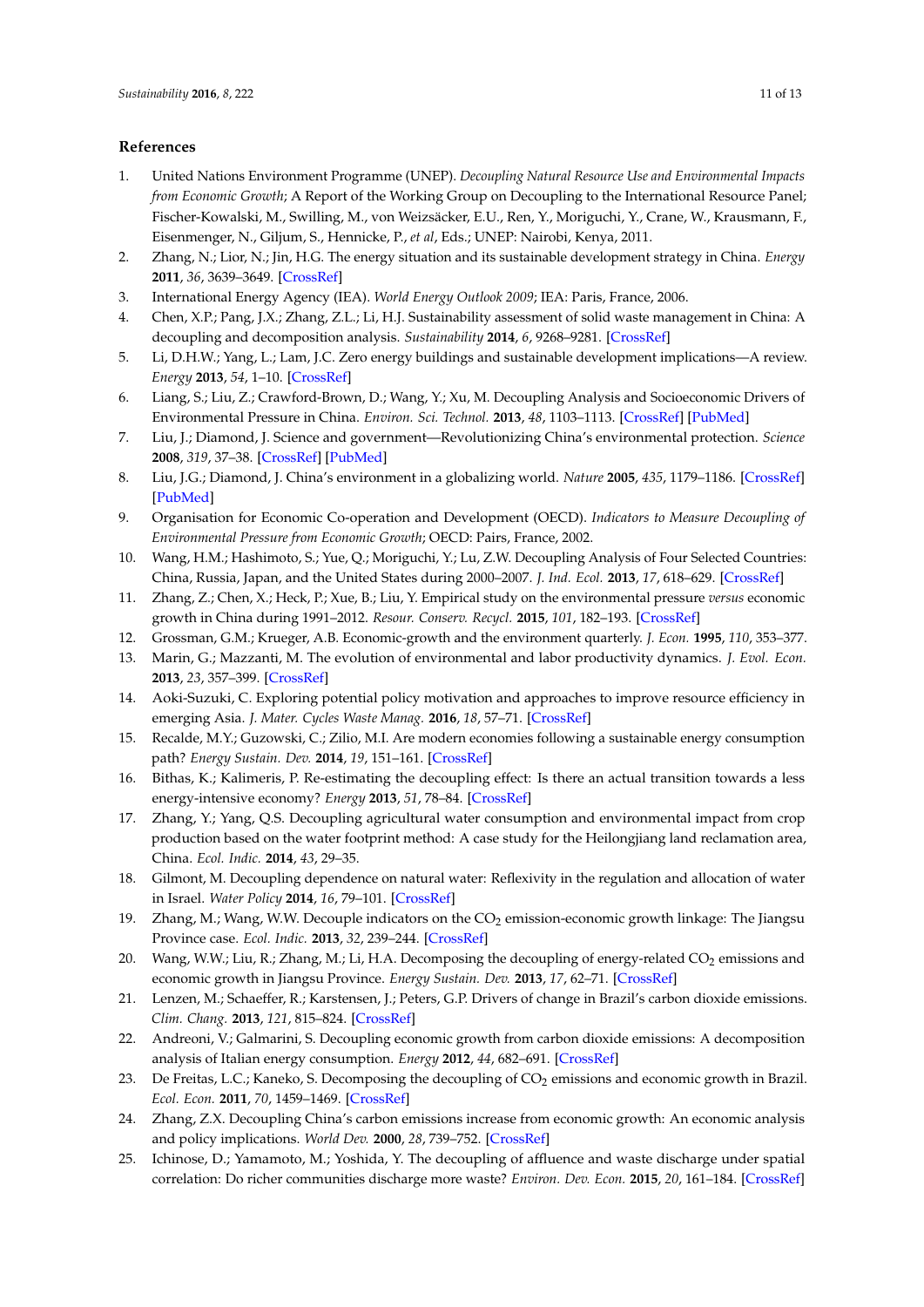- 26. Amann, M.; Klimont, Z.; Wagner, F. Regional and global emissions of air pollutants: Recent trends and future scenarios. *Ann. Rev. Environ. Resour.* **2013**, *38*, 31–55. [\[CrossRef\]](http://dx.doi.org/10.1146/annurev-environ-052912-173303)
- <span id="page-12-0"></span>27. Jorgenson, A.K.; Clark, B. Are the Economy and the Environment Decoupling? A Comparative International Study, 1960–2005. *Am. J. Sociol.* **2012**, *118*, 1–44. [\[CrossRef\]](http://dx.doi.org/10.1086/665990)
- <span id="page-12-1"></span>28. Tapio, P. Towards a theory of decoupling: Degrees of decoupling in the EU and the case of road traffic in Finland between 1970 and 2001. *Transp. Policy* **2005**, *12*, 137–151. [\[CrossRef\]](http://dx.doi.org/10.1016/j.tranpol.2005.01.001)
- <span id="page-12-2"></span>29. Van Caneghem, J.; Block, C.; van Hooste, H.; Vandecasteele, C. Eco-efficiency trends of the Flemish industry: Decoupling of environmental impact from economic growth. *J. Clean. Prod.* **2010**, *18*, 1349–1357. [\[CrossRef\]](http://dx.doi.org/10.1016/j.jclepro.2010.05.019)
- <span id="page-12-3"></span>30. Yu, Y.D.; Chen, D.J.; Zhu, B.; Hu, S.Y. Eco-efficiency trends in China, 1978–2010: Decoupling environmental pressure from economic growth. *Ecol. Indic.* **2013**, *24*, 177–184. [\[CrossRef\]](http://dx.doi.org/10.1016/j.ecolind.2012.06.007)
- <span id="page-12-4"></span>31. Diakoulaki, D.; Mandaraka, M. Decomposition analysis for assessing the progress in decoupling industrial growth from CO<sup>2</sup> emissions in the EU manufacturing sector. *Energy Econ.* **2007**, *29*, 636–664. [\[CrossRef\]](http://dx.doi.org/10.1016/j.eneco.2007.01.005)
- <span id="page-12-5"></span>32. Brizga, J.; Feng, K.S.; Hubacek, K. Drivers of CO<sub>2</sub> emissions in the former Soviet Union: A country level IPAT analysis from 1990 to 2010. *Energy* **2013**, *59*, 743–753. [\[CrossRef\]](http://dx.doi.org/10.1016/j.energy.2013.07.045)
- <span id="page-12-6"></span>33. Wang, K.M. The relationship between carbon dioxide emissions and economic growth: Quantile panel-type analysis. *Qual. Quant.* **2013**, *47*, 1337–1366. [\[CrossRef\]](http://dx.doi.org/10.1007/s11135-011-9594-y)
- 34. Steinberger, J.K.; Krausmann, F.; Getzner, M.; Schandl, H.; West, J. Development and dematerialization: An international study. *PLoS ONE* **2013**, *8*, 11. [\[CrossRef\]](http://dx.doi.org/10.1371/journal.pone.0070385) [\[PubMed\]](http://www.ncbi.nlm.nih.gov/pubmed/24204555)
- <span id="page-12-7"></span>35. Andersson, F.N.G.; Karpestam, P. CO<sub>2</sub> emissions and economic activity: Short- and long-run economic determinants of scale, energy intensity and carbon intensity. *Energy Policy* **2013**, *61*, 1285–1294. [\[CrossRef\]](http://dx.doi.org/10.1016/j.enpol.2013.06.004)
- <span id="page-12-8"></span>36. Zhang, L.M.; Xue, B.; Geng, Y.; Ren, W.X.; Lu, C.P. Emergy-based city's sustainability and decoupling assessment: Indicators, features and findings. *Sustainability* **2014**, *6*, 952–966. [\[CrossRef\]](http://dx.doi.org/10.3390/su6020952)
- <span id="page-12-9"></span>37. Peng, J.; Liu, Z.H.; Liu, Y.H.; Wu, J.S.; Han, Y.A. Trend analysis of vegetation dynamics in Qinghai-Tibet Plateau using Hurst Exponent. *Ecol. Indic.* **2012**, *14*, 28–39. [\[CrossRef\]](http://dx.doi.org/10.1016/j.ecolind.2011.08.011)
- <span id="page-12-10"></span>38. Katsev, S.; L'Heureux, I. Are Hurst exponents estimated from short or irregular time series meaningful? *Comput. Geosci.* **2003**, *29*, 1085–1089. [\[CrossRef\]](http://dx.doi.org/10.1016/S0098-3004(03)00105-5)
- 39. Deng, W.B.; Li, W.; Cai, X.; Wang, Q.P.A. Self-similarity and network perspective of the Chinese fund market. *Phys. A* **2011**, *390*, 3826–3834. [\[CrossRef\]](http://dx.doi.org/10.1016/j.physa.2011.06.029)
- <span id="page-12-11"></span>40. Mishra, A.K.; Ozger, M.; Singh, V.P. An entropy-based investigation into the variability of precipitation. *J. Hydrol.* **2009**, *370*, 139–154. [\[CrossRef\]](http://dx.doi.org/10.1016/j.jhydrol.2009.03.006)
- <span id="page-12-12"></span>41. Li, Q.H.; Chen, Y.N.; Shen, Y.J.; Li, X.G.; Xu, J.H. Spatial and temporal trends of climate change in Xinjiang, China. *J. Geogr. Sci.* **2011**, *21*, 1007–1018. [\[CrossRef\]](http://dx.doi.org/10.1007/s11442-011-0896-8)
- 42. Granero, M.A.S.; Segovia, J.E.T.; Perez, J.G. Some comments on Hurst exponent and the long memory processes on capital markets. *Phys. A* **2008**, *387*, 5543–5551. [\[CrossRef\]](http://dx.doi.org/10.1016/j.physa.2008.05.053)
- <span id="page-12-13"></span>43. Xu, J.H.; Lu, Y.; Su, F.L.; Al, N.S. R/S and wavelet analysis on evolutionary process of regional economic disparity in china during past 50 years. *Chin. Geogr. Sci.* **2004**, *14*, 193–201. [\[CrossRef\]](http://dx.doi.org/10.1007/s11769-003-0047-y)
- <span id="page-12-14"></span>44. Sakalauskiene, G. The Hurst phenomenon in hydrology. ˙ *Environ. Res. Eng. Manag.* **2003**, *3*, 16–20.
- <span id="page-12-15"></span>45. Wang, Y.Z.; Li, B.; Wang, R.Q.; Su, J.; Rong, X.X. Application of the Hurst exponent in ecology. *Comput. Math. Appl.* **2011**, *61*, 2129–2131. [\[CrossRef\]](http://dx.doi.org/10.1016/j.camwa.2010.08.095)
- <span id="page-12-16"></span>46. Parmar, K.S.; Bhardwaj, R. Water quality index and fractal dimension analysis of water parameters. *Int. J. Environ. Sci. Technol.* **2013**, *10*, 151–164. [\[CrossRef\]](http://dx.doi.org/10.1007/s13762-012-0086-y)
- 47. Zhang, Z.; Liu, Z.; Chen, X.; Lu, C.; Xue, B. The evolutionary trend of  $CO<sub>2</sub>$  emissions and its spatial differentiation in China: Based on R/S Method. *Econ. Geogr.* **2013**, *33*, 20–25. (In Chinese).
- <span id="page-12-17"></span>48. Weng, Y.C.; Chang, N.B.; Lee, T.Y. Nonlinear time series analysis of ground-level ozone dynamics in Southern Taiwan. *J. Environ. Manag.* **2008**, *87*, 405–414. [\[CrossRef\]](http://dx.doi.org/10.1016/j.jenvman.2007.01.023) [\[PubMed\]](http://www.ncbi.nlm.nih.gov/pubmed/17368917)
- <span id="page-12-18"></span>49. Guan, D.B.; Liu, Z.; Geng, Y.; Lindner, S.; Hubacek, K. The gigatonne gap in China's carbon dioxide inventories. *Nat. Clim. Chang.* **2012**, *2*, 672–675. [\[CrossRef\]](http://dx.doi.org/10.1038/nclimate1560)
- <span id="page-12-19"></span>50. Gu, A.; Teng, F.; Wang, Y. China energy-water nexus: Assessing the water-saving synergy effects of energy-saving policies during the eleventh Five-year Plan. *Energy Convers. Manag.* **2014**, *85*, 630–637. [\[CrossRef\]](http://dx.doi.org/10.1016/j.enconman.2014.04.054)
- <span id="page-12-20"></span>51. Geng, Y.; Wang, M.; Sarkis, J.; Xue, B.; Zhang, L.; Fujita, Y.; Yu, X.; Ren, W.; Zhang, L.; Dong, H. Spatial-temporal patterns and driving factors for industrial wastewater emission in China. *J. Clean. Prod.* **2014**, *76*, 116–124. [\[CrossRef\]](http://dx.doi.org/10.1016/j.jclepro.2014.04.047)